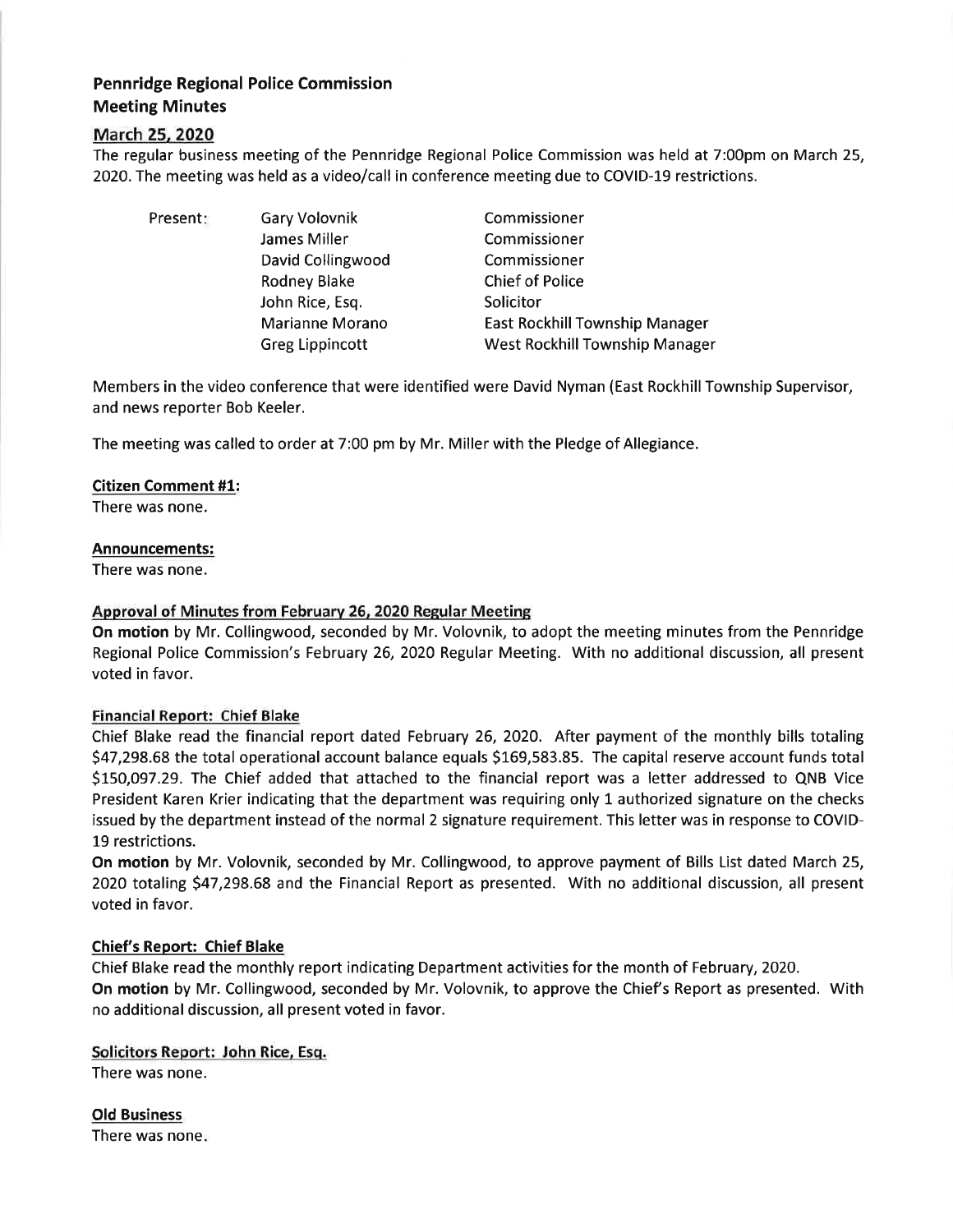#### New Business

Chief Blake updated the board on the COVID-19 situation in Bucks County. Chief Blake then spoke about the department and how patrol operations have changed because of the disease.

Chief Blake presented an email from Scott Houtz from Air Management Technologies concerning a recent issue with the HVAC system and the Johnson Control system. Mr. Houtz gave three options to deal with the issue. Those three options are as follows;

- 1. Keeping existing Johnson Control System: Since we can't assess allthe control parameters would recommend at least once a year that they be brought in to work with Air Management on the inspection. Estimated cost would be around \$2,000 per year.
- 2. Honeywell Control Upgrade: Air Management is a Honeywell licensed control company and the advantage of Honeywell is a more open protocol but may still limit the "Traditional HVAC<br>Company" from working on your controls. Estimated cost would be around \$20,000.
- 3. Simplified Control System: Its questionable whether was a need for a direct digital control system for this building since much of it could have been done with Smart Thermostats and dedicated control loops. Gonverting to this more simplified operatlon would allow "Traditional HVAC Gompany" access but you would lose much of the remote monitoring functions. Estimated cost would be around \$15,000.

On motion by Mr. Collingwood, seconded by Mr. Volovnik, to approve suggestion 1 (1.Keeping existing Johnson Control System: Since we can't assess all the control parameters would recommend at least once <sup>a</sup> year that they be brought in to work with Air Management on the inspection. Estimated cost would be around 52,000 peryear) as presented. With no additionaldiscussion, all present voted in favor.

Chief Blake presented the Board with Resolution 2020-02; 2020 Pennridge Regional Police Fee Schedule. On motion by Mr. Volovnik, seconded by Mr. Collingwood, to approve Resolution 2O2O-02; 2020 PRPD Fee Schedule as presented. With no additional discussion, all present voted in favor.

The Chief presented a cost analysis study completed by the Public Safety Committee. This study looked at several indicators tracked by the department over a period of time, and looked at the expenditures put forth by the townships for public safety. The study gave several recommendations to the Board.

Mr. Collingwood suggested that the study be labeled with the names of the committee and the date presented. He also suggested changing the personal pronoun on page 5 from "1" to "we" .

Mr. Volovnik agreed with the study as did Mr. Miller. lt was suggested that we look at the study yearly

Mr. Nyman, East RockhillTownship Supervisor, agreed with the comments and suggested we look at it every year.

It was agreed that the document did not need Board approval, but rather just be submitted as a supporting document used by the Board.

Mr. Miller added that this meeting was not being recorded and was only available as a live meeting

### Citizen Comment #2:

There was none.

Pennridge Regional Police Commission March 25, 2020 Minutes pe.2